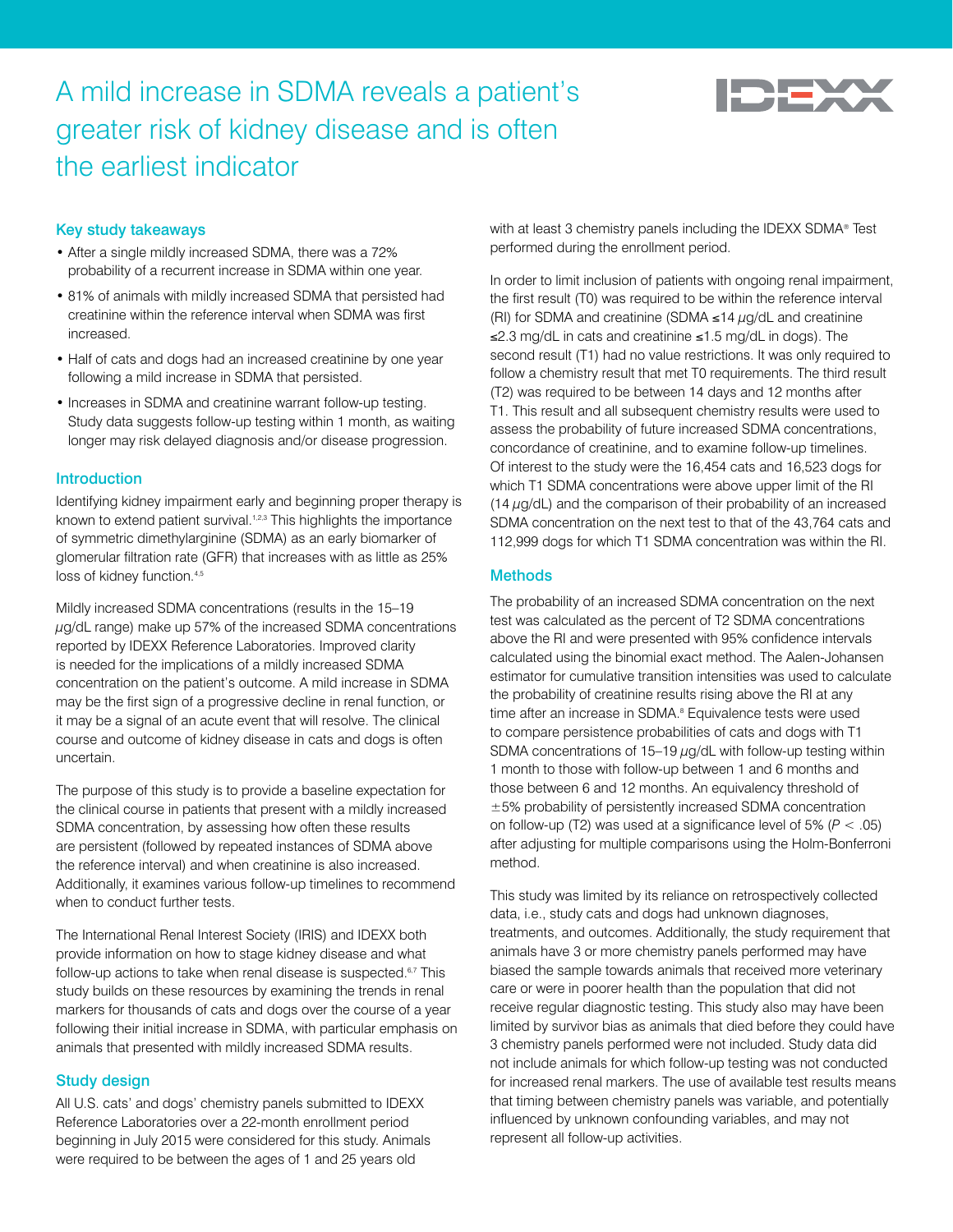#### **Results**

Figure 1 shows the probability of an increased SDMA concentration on T2 for each T1 SDMA concentration. In animals with T1 SDMA concentrations below the RI ( $\leq$ 14  $\mu$ g/dL), the probability of an increased SDMA concentration on T2 was only 9%. The average probability for all animals with mildly increased SDMA concentration (15–19  $\mu$ g/dL) was 48%, more than 5 times that of animals with a T1 SDMA concentration within the RI. Of the cats and dogs with mildly increased T1 SDMA concentrations that did not persist on T2, nearly half had an additional increased SDMA concentration within the year. This shows that following one mildly increased SDMA concentration, there is a 72% risk of further GFR impairment within 1 year (figure 2).

#### **Probability of increased SDMA on follow-up by T1 SDMA concentration**



**Figure 1.** Probability of increased SDMA on follow-up increases proportionally with T1 SDMA concentration

# **Percent risk of increased SDMA concentration on follow-up testing**



**Figure 2.** 72% of cats and dogs with a mildly increased SDMA concentration have another increased SDMA concentration within 1 year

Figure 3 shows the percentage of increased creatinine in cats and dogs with persistently increased SDMA (T2 SDMA  $>$  14  $\mu$ g/dL) for which the T1 SDMA concentration was mildly increased. At T1, only 19% of these animals had concurrently increased creatinine, increasing to 48% by 1 year.

T2 follow-up SDMA testing was conducted at various time intervals. To determine whether the timing of follow-up testing influences the probability that an SDMA concentration remains increased, this study compared the probability of persistence for mildly increased SDMA concentrations when cases are followed up within 1 month, between 1 and 6 months, and between 6 months and 1 year of initial increase. The persistence probabilities were equivalent to within ±5% (1–6 months: *P* < .001; 6–12 months: *P* < .001).

## **Percent of patients with increased creatinine by time interval since persistent mildly elevated T1 SDMA concentration**



**Figure 3.** Mildly increased SDMA concentrations that persist often precede an increased creatinine

## **Discussion**

This study demonstrates that mildly increased SDMA concentrations are most often the first indicator of impaired GFR and that they frequently persist. It also identifies the frequency, general time frame, and patterns of the progression of functional renal biomarkers. Notably, the probability of increased SDMA persisting rises appreciably through the mildly increased SDMA RI (15-19  $\mu$ g/dL) and beyond. The 48% probability of continued GFR impairment on the next test represents a five-fold increase in risk over the population of patients that did not have an increased SDMA concentration on the prior test. Together, these points provide strong evidence for clinical investigation and follow-up of a single mildly increased SDMA concentration. The probabilities of persistence along the range of SDMA concentrations are similar to those of creatinine (IDEXX unpublished data),<sup>9</sup> although an important difference is that a mildly increased SDMA concentration is the only indicator of decreased GFR 81% of the time in cases that persist.